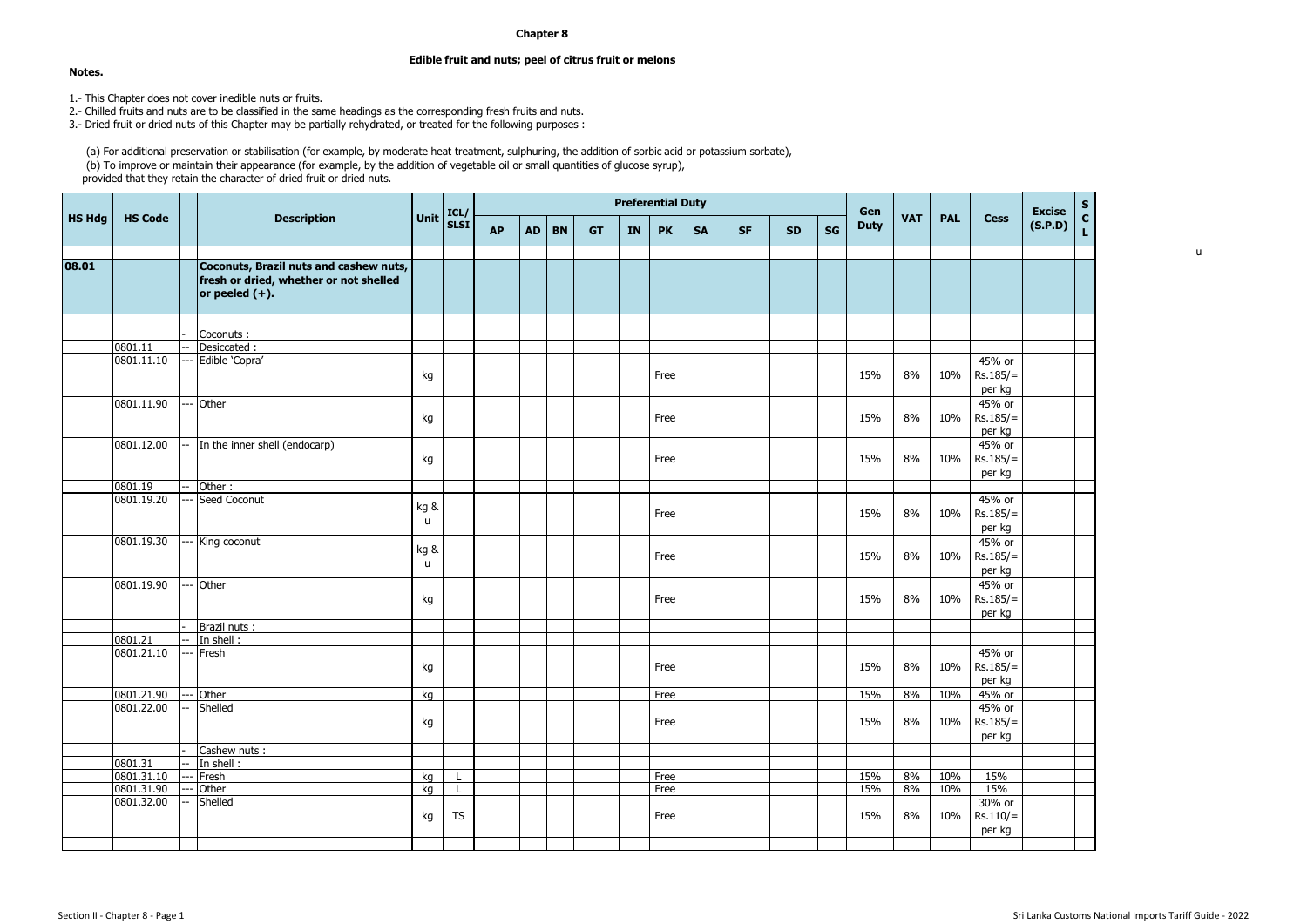| 08.02 |                  | Other nuts, fresh or dried, whether or<br>not shelled or peeled. |    |                 |  |  |      |  |    |     |    |        |                                |  |
|-------|------------------|------------------------------------------------------------------|----|-----------------|--|--|------|--|----|-----|----|--------|--------------------------------|--|
|       |                  |                                                                  |    |                 |  |  |      |  |    |     |    |        |                                |  |
|       |                  | Almonds:                                                         |    |                 |  |  |      |  |    |     |    |        |                                |  |
|       | 0802.11          | In shell:                                                        |    |                 |  |  |      |  |    |     |    |        |                                |  |
|       | 0802.11.10       | Fresh                                                            | kg |                 |  |  | Free |  | 5% | 15% | 8% | 10%    | 15%                            |  |
|       | 0802.11.90       | Other                                                            |    |                 |  |  |      |  |    |     |    |        | 30% or                         |  |
|       |                  |                                                                  | kg |                 |  |  | Free |  | 5% | 15% | 8% | 10%    | $Rs.110/=$<br>per kg           |  |
|       | 0802.12.00       | Shelled                                                          | kg |                 |  |  | Free |  | 5% | 15% | 8% | 10%    | 30% or<br>$Rs.110/=$<br>per kg |  |
|       |                  | Hazelnuts or filberts (Corylus spp.) :                           |    |                 |  |  |      |  |    |     |    |        |                                |  |
|       | 0802.21          | In shell:                                                        |    |                 |  |  |      |  |    |     |    |        |                                |  |
|       | 0802.21.10       | Fresh                                                            | kg |                 |  |  | Free |  | 5% | 15% | 8% | 10%    | 15%                            |  |
|       | 0802.21.90       | Other                                                            | kg |                 |  |  | Free |  | 5% | 15% | 8% | Ex     | 30% or<br>$Rs.110/=$<br>per kg |  |
|       | 0802.22.00       | Shelled                                                          | kg |                 |  |  | Free |  |    | 15% | 8% | Ex     | 15%                            |  |
|       |                  | Walnuts:                                                         |    |                 |  |  |      |  |    |     |    |        |                                |  |
|       | 0802.31          | In shell:                                                        |    |                 |  |  |      |  |    |     |    |        |                                |  |
|       | 0802.31.10       | Fresh                                                            | kg |                 |  |  | Free |  | 5% | 15% | 8% | 10%    | 15%                            |  |
|       | 0802.31.90       | Other                                                            | kg |                 |  |  | Free |  | 5% | 15% | 8% | Ex     | 30% or<br>$Rs.110/=$<br>per kg |  |
|       | 0802.32.00       | Shelled                                                          | kg |                 |  |  | Free |  |    | 15% | 8% | Ex     | 15%                            |  |
|       |                  | Chestnuts (Castanea spp.) :                                      |    |                 |  |  |      |  |    |     |    |        |                                |  |
|       | 0802.41.00       | In shell                                                         | kg |                 |  |  | Free |  | 5% | 15% | 8% | 10%    | 15%                            |  |
|       | 0802.42.00       | Shelled                                                          | kg |                 |  |  | Free |  | 5% | 15% | 8% | 10%    | 15%                            |  |
|       |                  | Pistachios:                                                      |    |                 |  |  |      |  |    |     |    |        |                                |  |
|       | 0802.51.00       | In shell                                                         | kg |                 |  |  | Free |  | 5% | 15% | 8% | 10%    | 15%                            |  |
|       | 0802.52.00       | Shelled                                                          | kg |                 |  |  | Free |  | 5% | 15% | 8% | 10%    | 15%                            |  |
|       |                  | Macadamia nuts:                                                  |    |                 |  |  |      |  |    |     |    |        |                                |  |
|       | $0802.61.00$ $-$ | In shell                                                         | kg |                 |  |  | Free |  | 5% | 15% |    | 8% 10% | 15%                            |  |
|       | 0802.62.00       | Shelled                                                          | kg |                 |  |  | Free |  | 5% | 15% | 8% | 10%    | 15%                            |  |
|       | 0802.70.00       | Kola nuts (Cola spp.)                                            | kg |                 |  |  | Free |  |    | 15% | 8% | 10%    | 15%                            |  |
|       | 0802.80          | Areca nuts :                                                     |    |                 |  |  |      |  |    |     |    |        |                                |  |
|       | 0802.80.10       | Fresh (not shelled or peeled)                                    | kg | $\overline{AB}$ |  |  | Free |  |    | 15% | 8% | 10%    | 45% or                         |  |
|       | 0802.80.90       | Other                                                            | kg | $\overline{TB}$ |  |  | Free |  |    | 15% | 8% | 10%    | 45% or                         |  |
|       | 0802.90          | Other:                                                           |    |                 |  |  |      |  |    |     |    |        |                                |  |
|       | 0802.90.10       | Fresh (not shelled or peeled)                                    | kg |                 |  |  | Free |  |    | 15% | 8% | 10%    | 15%                            |  |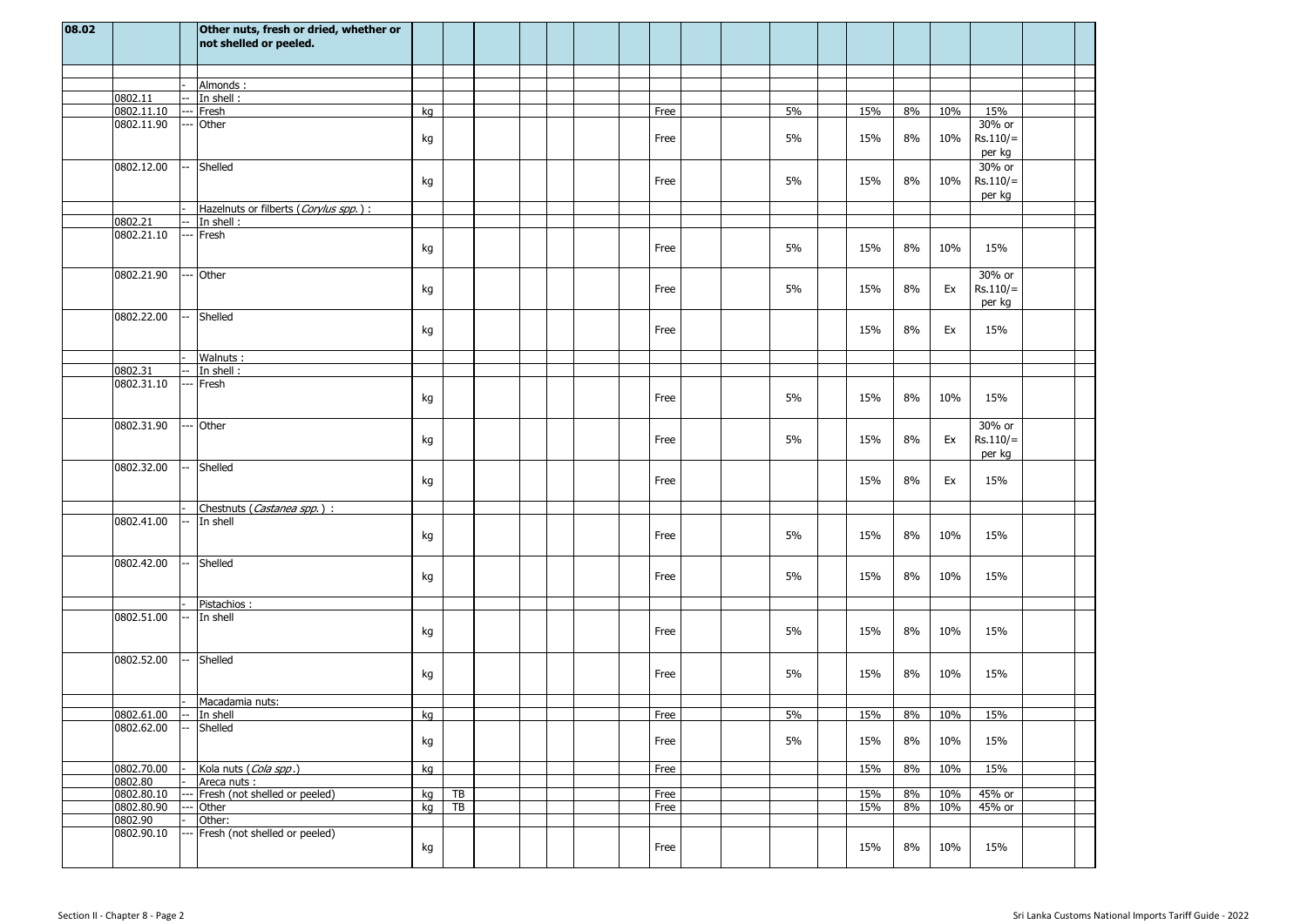|       | 0802.90.90               | - Other                                |          |           |  |  |      |           |                            |                             |                             |          |            |                  |        |
|-------|--------------------------|----------------------------------------|----------|-----------|--|--|------|-----------|----------------------------|-----------------------------|-----------------------------|----------|------------|------------------|--------|
|       |                          |                                        | kg       |           |  |  |      | Free      |                            |                             | 15%                         | 8%       | 10%        | 15%              |        |
|       |                          |                                        |          |           |  |  |      |           |                            |                             |                             |          |            |                  |        |
| 08.03 |                          | Bananas, including plantains, fresh or |          |           |  |  |      |           |                            |                             |                             |          |            |                  |        |
|       |                          | dried.                                 |          |           |  |  |      |           |                            |                             |                             |          |            |                  |        |
|       |                          |                                        |          |           |  |  |      |           |                            |                             |                             |          |            |                  |        |
|       |                          |                                        |          |           |  |  |      |           |                            |                             |                             |          |            |                  |        |
|       | 0803.10                  | Plantains                              |          |           |  |  |      |           |                            |                             |                             |          |            |                  |        |
|       | 0803.10.10               | Fresh                                  |          |           |  |  |      |           |                            |                             |                             |          |            | 45% or           |        |
|       |                          |                                        | kg       | <b>TS</b> |  |  |      |           |                            |                             | 15%                         | 8%       | 10%        | $Rs.190/=$       |        |
|       | 0803.10.90               | Other                                  |          |           |  |  |      |           |                            |                             |                             |          |            | per kg<br>45% or |        |
|       |                          |                                        | kg       | <b>TS</b> |  |  |      |           |                            |                             | 15%                         | 8%       | 10%        | $Rs.190/=$       |        |
|       |                          |                                        |          |           |  |  |      |           |                            |                             |                             |          |            | per kg           |        |
|       | 0803.90                  | Other                                  |          |           |  |  |      |           |                            |                             |                             |          |            |                  |        |
|       | 0803.90.10               | Fresh                                  |          |           |  |  |      |           |                            |                             |                             |          |            | 45% or           |        |
|       |                          |                                        | kg       | <b>TS</b> |  |  |      |           |                            |                             | 15%                         | 8%       | 10%        | $Rs.190/=$       |        |
|       |                          |                                        |          |           |  |  |      |           |                            |                             |                             |          |            | per kg<br>30% or |        |
|       | 0803.90.90               | Other                                  | kg       | <b>TS</b> |  |  |      |           |                            |                             | 15%                         | 8%       | 10%        | $Rs.120/=$       |        |
|       |                          |                                        |          |           |  |  |      |           |                            |                             |                             |          |            | per kg           |        |
|       |                          |                                        |          |           |  |  |      |           |                            |                             |                             |          |            |                  |        |
| 08.04 |                          | Dates, figs, pineapples, avocados,     |          |           |  |  |      |           |                            |                             |                             |          |            |                  |        |
|       |                          | guavas, mangoes and mangoesteens,      |          |           |  |  |      |           |                            |                             |                             |          |            |                  |        |
|       |                          | fresh or dried.                        |          |           |  |  |      |           |                            |                             |                             |          |            |                  |        |
|       |                          |                                        |          |           |  |  |      |           |                            |                             |                             |          |            |                  |        |
|       |                          |                                        |          |           |  |  |      |           |                            |                             |                             |          |            |                  |        |
|       | 0804.10                  | Dates:                                 |          |           |  |  |      |           |                            |                             |                             |          |            |                  |        |
|       | 0804.10.10               | Fresh                                  |          |           |  |  |      |           |                            | $4.5%$ or Rs.10/=<br>per kg |                             |          |            |                  |        |
|       |                          |                                        |          |           |  |  |      |           |                            |                             |                             |          |            |                  |        |
|       |                          |                                        | kg       |           |  |  |      | Free Free |                            |                             |                             | 8%       | 10%        | 5%               | $\ast$ |
|       |                          |                                        |          |           |  |  |      |           |                            |                             |                             |          |            |                  |        |
|       |                          |                                        |          |           |  |  |      |           | $5\%$ or Rs.10/=<br>per kg |                             | $10%$ or Rs.30/=<br>per kg  |          |            |                  |        |
|       | 0804.10.20               | <b>Dried</b>                           |          |           |  |  |      |           |                            |                             |                             |          |            |                  |        |
|       |                          |                                        |          |           |  |  |      |           |                            | δñ                          |                             |          |            |                  |        |
|       |                          |                                        |          |           |  |  | Free | Free      |                            |                             |                             | 8%       | 10%        | 5%               | $\ast$ |
|       |                          |                                        | kg       |           |  |  |      |           |                            |                             |                             |          |            |                  |        |
|       |                          |                                        |          |           |  |  |      |           | $5%$ or $Rs.10/=\$ per kg  | $4.5\%$ or<br>Rs.10/= per l | $10\%$ or Rs.40/=<br>per kg |          |            |                  |        |
|       | 0804.20                  | Figs:                                  |          |           |  |  |      |           |                            |                             |                             |          |            |                  |        |
|       | 0804.20.10               | Fresh                                  |          |           |  |  |      |           |                            |                             |                             |          |            | 45% or           |        |
|       |                          |                                        | kg       |           |  |  |      | Free      | 7.5%                       | 5%                          | 15%                         | 8%       | 10%        | $Rs.190/=$       |        |
|       |                          |                                        |          |           |  |  |      |           |                            |                             |                             |          |            | per kg           |        |
|       | 0804.20.20               | <b>Dried</b>                           |          |           |  |  |      |           |                            |                             |                             |          |            | 45% or           |        |
|       |                          |                                        | kg       |           |  |  |      | Free      | 7.5%                       | 5%                          | 15%                         | 8%       | 10%        | $Rs.190/=$       |        |
|       | 0804.30                  |                                        |          |           |  |  |      |           |                            |                             |                             |          |            | per kg           |        |
|       | 0804.30.10               | Pineapples :<br>--- Fresh              |          |           |  |  |      |           |                            |                             |                             |          |            | 45% or           |        |
|       |                          |                                        | kg       | TS        |  |  |      |           |                            |                             | 15%                         | 8%       | 10%        | $Rs.190/=$       |        |
|       |                          |                                        |          |           |  |  |      |           |                            |                             |                             |          |            | per kg           |        |
|       | 0804.30.20               | - Dried                                |          |           |  |  |      |           |                            |                             |                             |          |            | 45% or           |        |
|       |                          |                                        | kg       | <b>TS</b> |  |  |      |           |                            |                             | 15%                         | 8%       | 10%        | $Rs.190/=$       |        |
|       |                          |                                        |          |           |  |  |      |           |                            |                             |                             |          |            | per kg           |        |
|       | 0804.40                  | Avacados:                              |          |           |  |  |      |           |                            |                             |                             |          |            |                  |        |
|       | 0804.40.10<br>0804.40.20 | Fresh<br><b>Dried</b>                  | kg<br>kg | TS<br>TS  |  |  |      |           |                            |                             | 15%<br>15%                  | 8%<br>8% | 10%<br>10% | 45% or<br>45% or |        |
|       | 0804.50                  | Guavas, mangoes and mangoesteens :     |          |           |  |  |      |           |                            |                             |                             |          |            |                  |        |
|       |                          |                                        |          |           |  |  |      |           |                            |                             |                             |          |            |                  |        |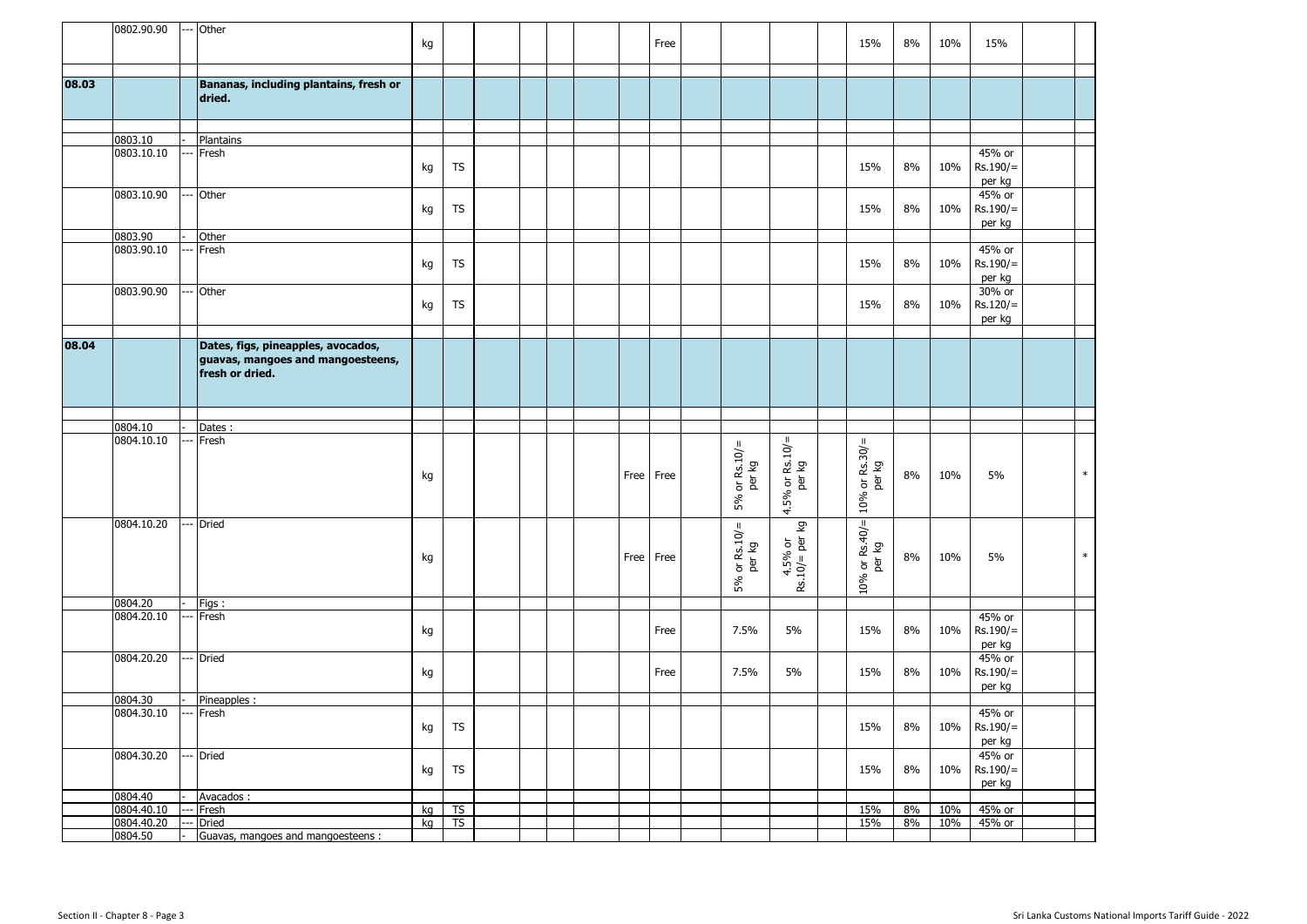|       | 0804.50.10               | --- Guavas, fresh                                                          | kg       | TS        |  |        |              |             |          |          | 15%               | 8%       | 10%        | 45% or<br>$Rs.190/=$ |               |
|-------|--------------------------|----------------------------------------------------------------------------|----------|-----------|--|--------|--------------|-------------|----------|----------|-------------------|----------|------------|----------------------|---------------|
|       |                          |                                                                            |          |           |  |        |              |             |          |          |                   |          |            | per kg               |               |
|       | 0804.50.20               | Guavas, dried                                                              | kg       | TS        |  |        |              |             |          |          | 15%               | 8%       | 10%        | 45% or<br>$Rs.190/=$ |               |
|       |                          |                                                                            |          |           |  |        |              |             |          |          |                   |          |            | per kg               |               |
|       | 0804.50.30               | Mangoes, fresh                                                             | kg       | TS        |  |        |              |             |          |          | 15%               | 8%       | 10%        | 45% or<br>$Rs.190/=$ |               |
|       |                          |                                                                            |          |           |  |        |              |             |          |          |                   |          |            | per kg               |               |
|       | 0804.50.40               | Mangoes, dried                                                             |          |           |  |        |              |             |          |          |                   |          |            | 45% or               |               |
|       |                          |                                                                            | kg       | TS        |  |        |              |             |          |          | 15%               | 8%       | 10%        | $Rs.190/=$           |               |
|       |                          |                                                                            |          |           |  |        |              |             |          |          |                   |          |            | per kg               |               |
|       | 0804.50.50               | Mangoesteens, fresh                                                        |          | TS        |  |        |              |             |          |          | 15%               | 8%       | 10%        | 45% or<br>$Rs.190/=$ | $\ast$        |
|       |                          |                                                                            | kg       |           |  |        |              |             |          |          |                   |          |            | per kg               |               |
|       | 0804.50.60               | Mangoesteens, dried                                                        | kg       | <b>TS</b> |  |        |              |             |          |          | 15%               | 8%       | 10%        | 45% or               | $\ast$        |
|       |                          |                                                                            |          |           |  |        |              |             |          |          |                   |          |            |                      |               |
| 08.05 |                          | Citrus fruit, fresh or dried (+).                                          |          |           |  |        |              |             |          |          |                   |          |            |                      |               |
|       | 0805.10                  | Oranges :                                                                  |          |           |  |        |              |             |          |          |                   |          |            |                      |               |
|       | 0805.10.10               | Fresh                                                                      | kg       |           |  |        | Free         | 17%         | 5%       | 5%       | 15%               | 8%       | 10%        | 15%                  | $\ast$        |
|       | 0805.10.20               | Dried                                                                      | kg       |           |  |        | Free         | 17%         | 5%       | 5%       | 15%               | $8\%$    | 10%        | 35% or               | $\ast$        |
|       | 0805.21                  | Mandarins (including tangerines and<br>Mandarins (including tangerines and |          |           |  |        |              |             |          |          |                   |          |            |                      |               |
|       | 0805.21.10               | Fresh                                                                      | kg       |           |  |        |              | Free 17% or | 5% or    | 5% or    | 15% or            | 8%       | 10%        | $Rs.30/=$            |               |
|       | 0805.21.20               | <b>Dried</b>                                                               | kg       |           |  |        |              | Free 17% or | 5% or    | 5% or    | 15% or            | 8%       | 10%        | 45% or               |               |
|       | 0805.22                  | Clementines :                                                              |          |           |  |        |              |             |          |          |                   |          |            |                      |               |
|       | 0805.22.10<br>0805.22.20 | Fresh<br><b>Dried</b>                                                      | kg       |           |  |        | Free         | 17%<br>17%  | 5%<br>5% | 5%<br>5% | 15%<br>15%        | 8%<br>8% | 10%<br>10% | $Rs.30/=$<br>45% or  | $*$<br>$\ast$ |
|       | 0805.29                  | Other:                                                                     | kg       |           |  |        | Free         |             |          |          |                   |          |            |                      |               |
|       | 0805.29.10               | Fresh                                                                      | kg       |           |  |        | Free         | 17%         | 5%       | 5%       | 15%               | 8%       | 10%        | $Rs.30/=$            | $\ast$        |
|       | 0805.29.20               | Dried                                                                      | kg       |           |  |        | Free         | 17%         | 5%       | 5%       | 15%               | 8%       | 10%        | 45% or               | $*$           |
|       | 0805.40                  | Grapefruit, including pomelos :                                            |          |           |  |        |              |             |          |          |                   |          |            |                      | $\ast$        |
|       | 0805.40.10<br>0805.40.20 | Fresh<br>Dried                                                             | kg<br>kg |           |  |        | Free<br>Free |             |          |          | 15%<br>15%        | 8%<br>8% | 10%<br>10% | 45% or<br>45% or     | $\ast$        |
|       | 0805.50                  | Lemons (Citrus limon, Citrus limonum) and                                  |          |           |  |        |              |             |          |          |                   |          |            |                      |               |
|       | 0805.50.10               | Fresh                                                                      | kg       |           |  |        |              |             |          |          | 15%               | 8%       | 10%        | 45% or               | $*$           |
|       | 0805.50.20               | <b>Dried</b>                                                               | kg       |           |  |        |              |             |          |          | 15%               | 8%       | 10%        | 45% or               | $\ast$        |
|       | 0805.90<br>0805.90.10    | Other:<br>Fresh                                                            | kg       |           |  |        | Free         |             |          |          | 15%               | 8%       | 10%        | 45% or               | $\ast$        |
|       | 0805.90.20               | <b>Dried</b>                                                               | kg       |           |  |        | Free         |             |          |          | 15%               | 8%       | 10%        | 45% or               | $*$           |
|       |                          |                                                                            |          |           |  |        |              |             |          |          |                   |          |            |                      |               |
| 08.06 |                          | Grapes, fresh or dried.                                                    |          |           |  |        |              |             |          |          |                   |          |            |                      |               |
|       | 0806.10.00               | Fresh                                                                      | kg       |           |  | 13.00% |              | 17%         |          |          | 15%               | 8%       | 10%        | 15%                  | $\ast$        |
|       | 0806.20.00               | <b>Dried</b>                                                               |          |           |  |        |              |             |          |          |                   |          |            |                      |               |
|       |                          |                                                                            |          |           |  |        |              |             |          |          | 15% or $Rs.40/$ = |          |            | 15% or               |               |
|       |                          |                                                                            | kg       | L.        |  |        | Free         |             |          |          | per kg            | 8%       | 10%        | $Rs.40/=$            | $\ast$        |
|       |                          |                                                                            |          |           |  |        |              |             |          |          |                   |          |            | per kg               |               |
|       |                          |                                                                            |          |           |  |        |              |             |          |          |                   |          |            |                      |               |
|       |                          |                                                                            |          |           |  |        |              |             |          |          |                   |          |            |                      |               |
| 08.07 |                          | Melons (including watermelons) and                                         |          |           |  |        |              |             |          |          |                   |          |            |                      |               |
|       |                          | papaws (papayas), fresh.                                                   |          |           |  |        |              |             |          |          |                   |          |            |                      |               |
|       |                          |                                                                            |          |           |  |        |              |             |          |          |                   |          |            |                      |               |
|       |                          |                                                                            |          |           |  |        |              |             |          |          |                   |          |            |                      |               |
|       |                          | Melons (including watermelons) :                                           |          |           |  |        |              |             |          |          |                   |          |            |                      |               |
|       | 0807.11.00               | Watermelons                                                                |          |           |  |        |              |             |          |          |                   |          |            | 45% or               |               |
|       |                          |                                                                            | kg       | <b>TS</b> |  |        |              |             |          |          | 15%               | 8%       | 10%        | $Rs.190/=$           |               |
|       |                          |                                                                            |          |           |  |        |              |             |          |          |                   |          |            | per kg               |               |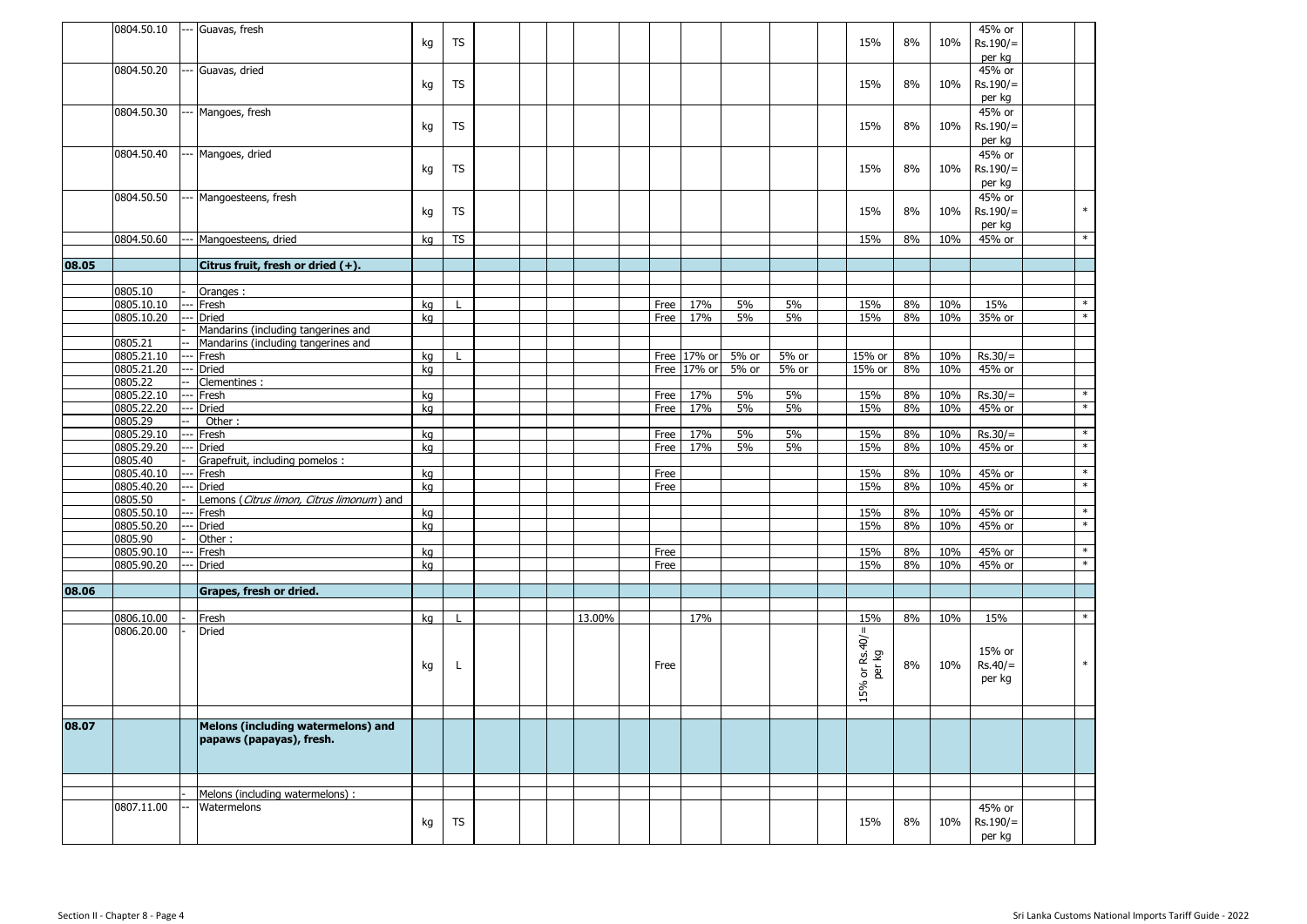|       | 0807.19.00 | Other                                                                          | kg | <b>TS</b>    |  |     |      |     |                              |                               | 15%                                     | 8% | 10% | 45% or<br>$Rs.190/=$<br>per kg   |         |  |
|-------|------------|--------------------------------------------------------------------------------|----|--------------|--|-----|------|-----|------------------------------|-------------------------------|-----------------------------------------|----|-----|----------------------------------|---------|--|
|       | 0807.20.00 | Papaws (papayas)                                                               | kg |              |  |     |      |     |                              |                               | 15%                                     | 8% | 10% | 45% or<br>Rs.190/=<br>per kg     |         |  |
| 08.08 |            | Apples, pears and quinces, fresh.                                              |    |              |  |     |      |     |                              |                               |                                         |    |     |                                  |         |  |
|       | 0808.10.00 | Apples                                                                         | kg | $\mathbf{I}$ |  | 13% | Free | 17% | 5%                           | Free                          | 15%                                     | 8% | 10% | 15%                              | $\star$ |  |
|       | 0808.30.00 | Pears                                                                          | kg |              |  |     | Free |     | $5%$ or<br>Rs.15/= per<br>kg | $5\%$ or<br>Rs.15/= per<br>kg | $15\% \text{ or }$<br>Rs.40/= per<br>Kg | 8% | 10% | 15% or<br>$Rs.40/=$<br>per kg    | $\ast$  |  |
|       | 0808.40.00 | Quinces                                                                        | kg |              |  |     | Free |     | or Rs. $15/=\$ per kg<br>5%  | $5%$ or Rs.15/=<br>per kg     | 15% or<br>Rs.40/= per<br>kg             | 8% | 10% | 15% or<br>$Rs.40/=$<br>per kg    | $\ast$  |  |
| 08.09 |            | Apricots, cherries, peaches (including<br>nectarines), plums and sloes, fresh. |    |              |  |     |      |     |                              |                               |                                         |    |     |                                  |         |  |
|       |            |                                                                                |    |              |  |     |      |     |                              |                               |                                         |    |     |                                  |         |  |
|       | 0809.10.00 | Apricots                                                                       | kg |              |  |     | Free |     |                              | 5%                            | 15%                                     | 8% | 10% | $45%$ or<br>$Rs.190/=$<br>per kg | $\ast$  |  |
|       | 0809.21.00 | Cherries:<br>Sour cherries (Prunus cerasus)                                    | kg |              |  |     | Free |     |                              | 5%                            | 15%                                     | 8% | 10% | $45%$ or<br>$Rs.190/=$<br>per kg | $\ast$  |  |
|       | 0809.29.00 | Other                                                                          | kg |              |  |     | Free |     |                              | 5%                            | 15%                                     | 8% | 10% | 45% or<br>$Rs.190/=$<br>per kg   | $\ast$  |  |
|       | 0809.30.00 | Peaches, including nectarines                                                  | kg |              |  |     | Free |     |                              | 5%                            | 15%                                     | 8% | 10% | 45% or<br>$Rs.190/=$<br>per kg   | $\ast$  |  |
|       | 0809.40.00 | Plums and sloes                                                                | kg |              |  |     | Free |     |                              |                               | ⊣ທ >ັ                                   | 8% | 10% | 15% or                           | $\ast$  |  |
| 08.10 |            | Other fruit, fresh.                                                            |    |              |  |     |      |     |                              |                               |                                         |    |     |                                  |         |  |
|       | 0810.10.00 | <b>Strawberries</b>                                                            | kg | <b>TS</b>    |  |     |      |     |                              |                               | 15%                                     | 8% | 10% | 45% or<br>$Rs.190/=$<br>per kg   |         |  |
|       | 0810.20.00 | Raspberries, blackberries, mulberries and<br>loganberries                      | kg |              |  |     | Free |     |                              |                               | 15%                                     | 8% | Ex  | 15%                              |         |  |
|       | 0810.30.00 | Black, white or red currants and<br>gooseberries                               | kg |              |  |     | Free |     |                              |                               | 15%                                     | 8% | Ex  | 15%                              |         |  |
|       | 0810.40.00 | Cranberries, bilberries and other fruits of the<br>genus Vaccinium             | kg |              |  |     | Free |     | 7.5%                         | 5%                            | 15%                                     | 8% | Ex  | 15%                              |         |  |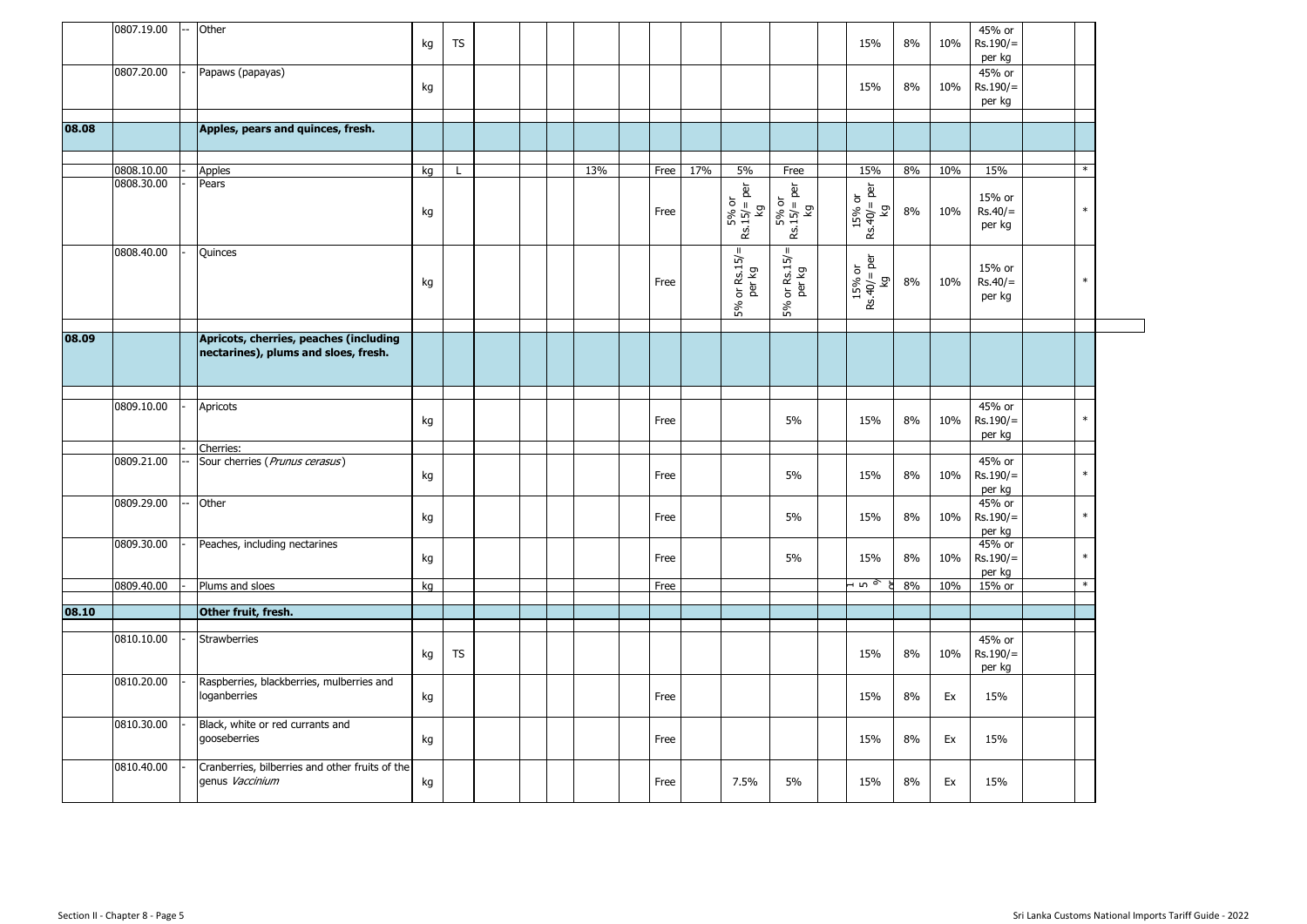|       | 0810.50.00               | Kiwifruit                                                                                                                                                                                                            | kg |           |       |  |  | Free Free | $5%$ or Rs.15/=<br>per kg | or $Rs.15/=\nperkg$<br>5% | kg<br>$15%$ or<br>$40/=$ per $\frac{1}{2}$<br>$Rs.40/=1$ | 8% | Ex  | 15% or<br>$Rs.40/=$<br>per kg  | $\ast$ |
|-------|--------------------------|----------------------------------------------------------------------------------------------------------------------------------------------------------------------------------------------------------------------|----|-----------|-------|--|--|-----------|---------------------------|---------------------------|----------------------------------------------------------|----|-----|--------------------------------|--------|
|       | 0810.60.00               | Durians                                                                                                                                                                                                              | kg | TS        |       |  |  |           |                           |                           | 15%                                                      | 8% | 10% | 45% or<br>$Rs.190/=$<br>per kg |        |
|       | 0810.70.00               | Persimmons                                                                                                                                                                                                           | kg |           |       |  |  | Free      |                           |                           | 15%                                                      | 8% | 10% | 15%                            |        |
|       | 0810.90                  | Other:                                                                                                                                                                                                               |    |           |       |  |  |           |                           |                           |                                                          |    |     |                                |        |
|       | 0810.90.10<br>0810.90.90 | Cocoa nuts, raw<br>Other                                                                                                                                                                                             | kg |           |       |  |  | Free      |                           |                           | 15%                                                      | 8% | 10% | 45% or                         |        |
|       |                          |                                                                                                                                                                                                                      | kg | L         |       |  |  | Free      |                           |                           | $15% \text{ or Rs. } 40/ =  t $                          | 8% | 10% | 15% or<br>$Rs.40/=$<br>per kg  | $\ast$ |
| 08.11 |                          | Fruit and nuts, uncooked or cooked by<br>steaming or boiling in water, frozen,<br>whether or not containing added sugar<br>or other sweetening matter.                                                               |    |           |       |  |  |           |                           |                           |                                                          |    |     |                                |        |
|       |                          |                                                                                                                                                                                                                      |    |           |       |  |  |           |                           |                           |                                                          |    |     |                                |        |
|       | 0811.10.00               | <b>Strawberries</b>                                                                                                                                                                                                  | kg | <b>TS</b> |       |  |  |           |                           |                           | 15%                                                      | 8% | 10% | 45% or<br>$Rs.135/=$<br>per kg |        |
|       | 0811.20.00               | Raspberries, blackberries, mulberries,                                                                                                                                                                               | kg |           |       |  |  | Free      |                           |                           | 15%                                                      | 8% | 10% | 45% or                         |        |
|       | 0811.90.00               | Other                                                                                                                                                                                                                | kg |           |       |  |  | Free      |                           |                           | 15%                                                      | 8% | 10% | 45% or<br>$Rs.130/=$<br>per kg |        |
| 08.12 |                          | Fruit and nuts, provisionally preserved<br>(for example, by sulphur dioxide gas,<br>in brine, in sulphur water or in other<br>preservative solutions), but unsuitable<br>in that state for immediate<br>consumption. |    |           |       |  |  |           |                           |                           |                                                          |    |     |                                |        |
|       |                          |                                                                                                                                                                                                                      |    |           |       |  |  |           |                           |                           |                                                          |    |     |                                |        |
|       | 0812.10.00<br>0812.90.00 | Cherries<br>Other                                                                                                                                                                                                    | kg |           |       |  |  | Free      |                           | 5%                        | 15%                                                      | 8% | 10% | 15%<br>45% or                  |        |
|       |                          |                                                                                                                                                                                                                      | kg |           | 13.5% |  |  | Free Free | 5%                        | 5%                        | 15%                                                      | 8% | 10% | $Rs.135/=$<br>per kg           |        |
| 08.13 |                          | Fruit, dried, other than that of<br>headings 08.01 to 08.06; mixtures of<br>nuts or dried fruits of this Chapter.                                                                                                    |    |           |       |  |  |           |                           |                           |                                                          |    |     |                                |        |
|       |                          |                                                                                                                                                                                                                      |    |           |       |  |  |           |                           |                           |                                                          |    |     |                                |        |
|       | 0813.10.00               | Apricots                                                                                                                                                                                                             | kg |           |       |  |  | Free      |                           | 5%                        | 15%                                                      | 8% | 10% | 15%                            |        |
|       | 0813.20.00               | Prunes                                                                                                                                                                                                               | kg |           |       |  |  | Free      |                           | 5%                        | 15%                                                      | 8% | 10% | 15%                            |        |
|       | 0813.30.00               | Apples                                                                                                                                                                                                               | kg |           |       |  |  | Free      | 5%                        | 5%                        | 15%                                                      | 8% | 10% | 15%                            |        |
|       | 0813.40                  | Other fruit :                                                                                                                                                                                                        |    |           |       |  |  |           |                           |                           |                                                          |    |     |                                |        |